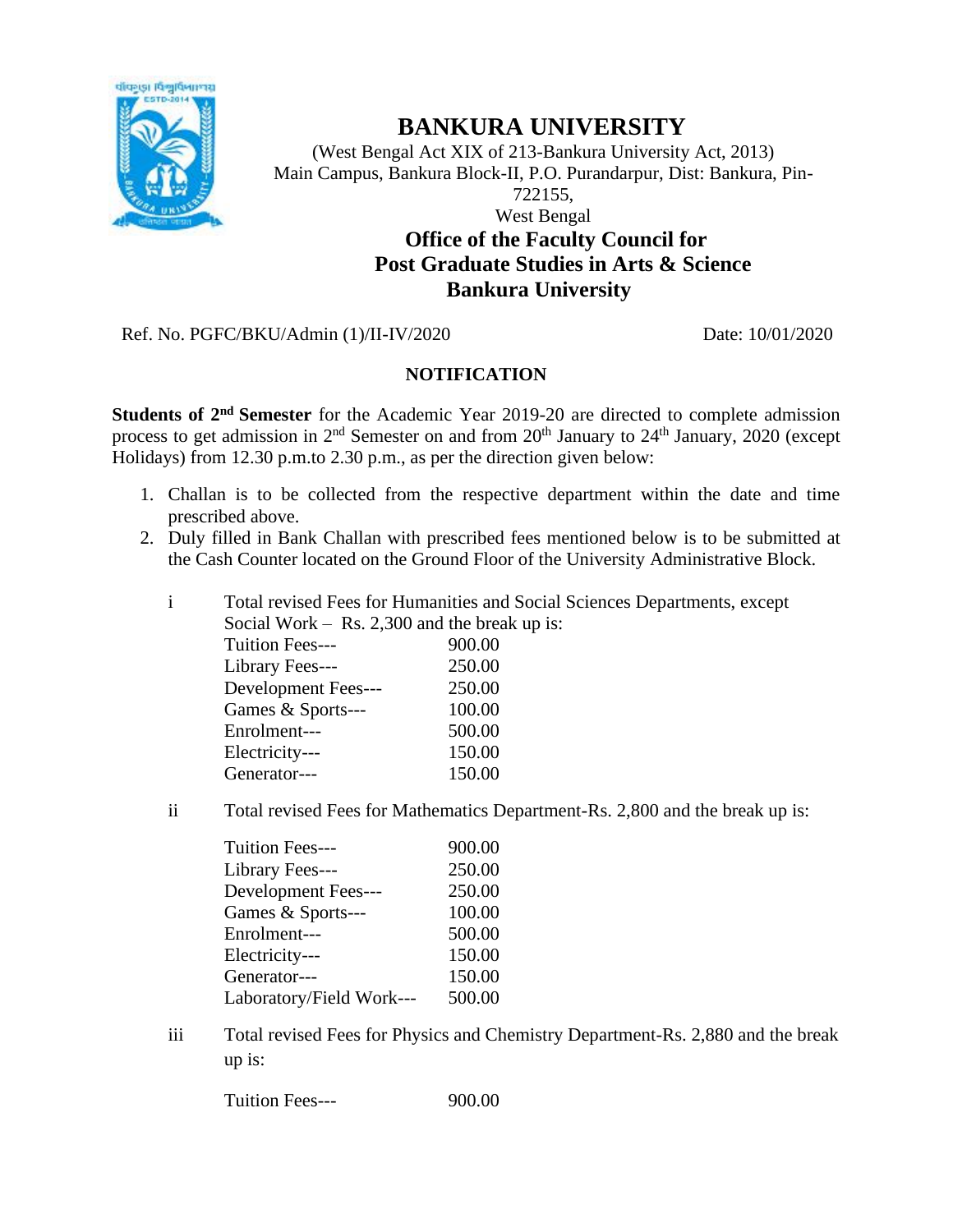| Library Fees---          | 250.00 |
|--------------------------|--------|
| Development Fees---      | 250.00 |
| Games & Sports---        | 100.00 |
| Enrolment---             | 500.00 |
| Electricity---           | 150.00 |
| Generator---             | 150.00 |
| Laboratory/Field Work--- | 580.00 |

- iv Total revised Fees for Social Work Department-Rs. 3,800 and the break up is: Tuition Fees--- 900.00 Library Fees--- 250.00 Development Fees--- 250.00 Games & Sports--- 100.00 Enrolment--- 500.00 Electricity--- 150.00 Generator--- 150.00 Laboratory/Field Work--- 1500.00
- 3. After submission of Bank Challan the students should submit the office copy of the Challan in Receiving Section of the University located on Ground Floor of the University Administrative Block.

**Students of 4th Semester** for the Academic Year 2019-20 are directed to complete admission process to get admission in  $4<sup>th</sup>$  Semester respectively on and from  $20<sup>th</sup>$  January to  $24<sup>th</sup>$  January, 2020 (except Holidays) from 12.30 p.m.to 2.30 p.m., as per the direction given below:

- 1. Challan is to be collected from the respective department within the date and time prescribed above.
- 2. Duly filled in Bank Challan with prescribed fees mentioned below is to be submitted at the Cash Counter located on the Ground Floor of the University Administrative Block.

i Total revised Fees for Humanities and Social Sciences Departments, except Social Work – Rs. 2,000 and the break up is:

| $500$ and $1100$ and $21000$ and the $0100$ |        |
|---------------------------------------------|--------|
| <b>Tuition Fees---</b>                      | 900.00 |
| Library Fees---                             | 200.00 |
| Development Fees---                         | 200.00 |
| Enrolment---                                | 500.00 |
| Electricity---                              | 100.00 |
| Generator---                                | 100.00 |
|                                             |        |

ii Total revised Fees for Mathematics Department-Rs. 2,500 and the break up is:

| <b>Tuition Fees---</b> | 900.00 |
|------------------------|--------|
| Library Fees---        | 200.00 |
| Development Fees---    | 200.00 |